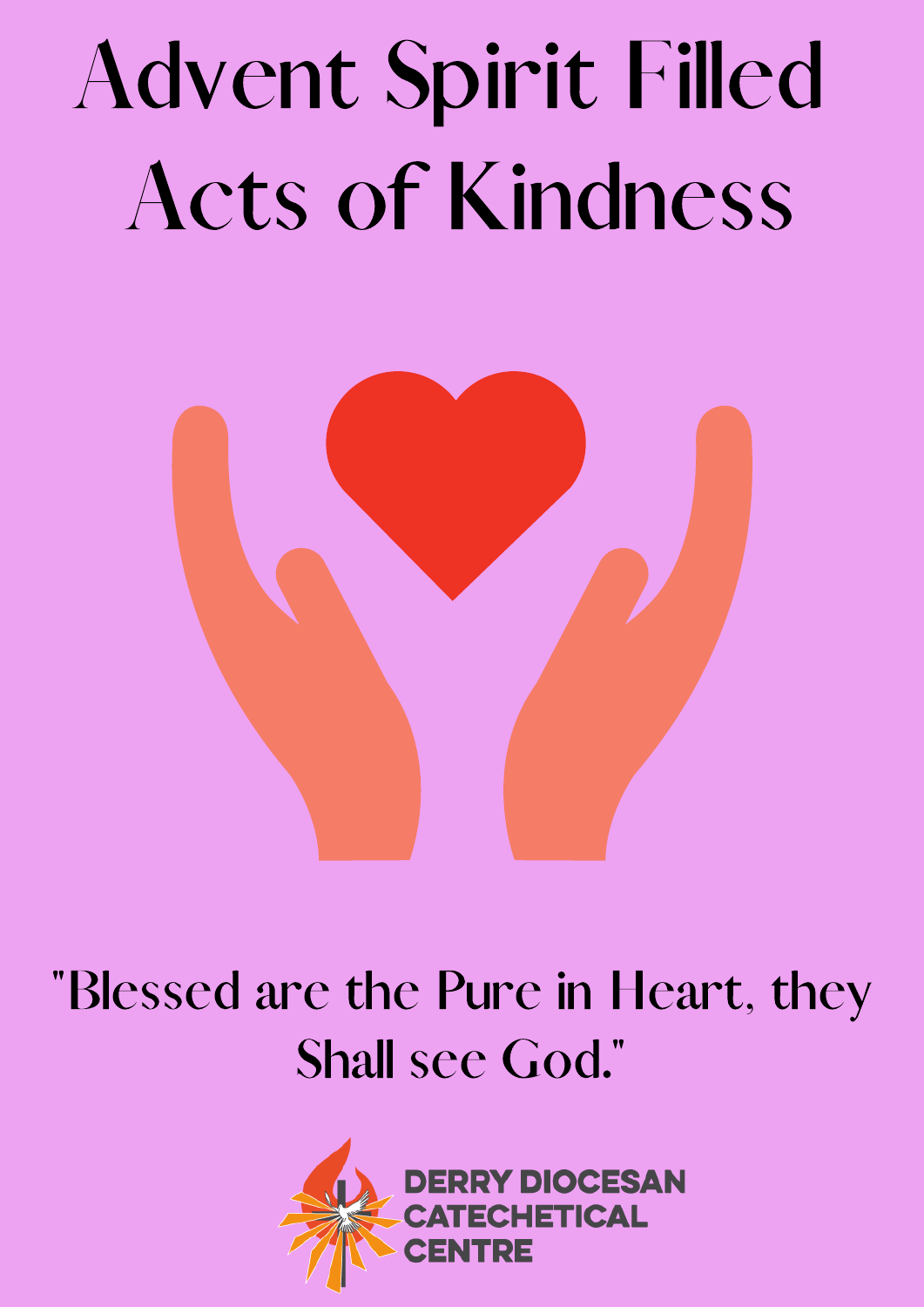- 
- 
- 
- 
- 

I. Wear a mask<br>2. Wash your h:<br>3. Keep a safe s<br>4. Donate to th<br>5. Write a lette<br>6. Draw a Christ<br>workers and pt<br>7. Make Christn<br>8. Sort through<br>longer need to<br>9. Paint the wo<br>leave them for<br>10. Sharpen all t<br>11. Write a l